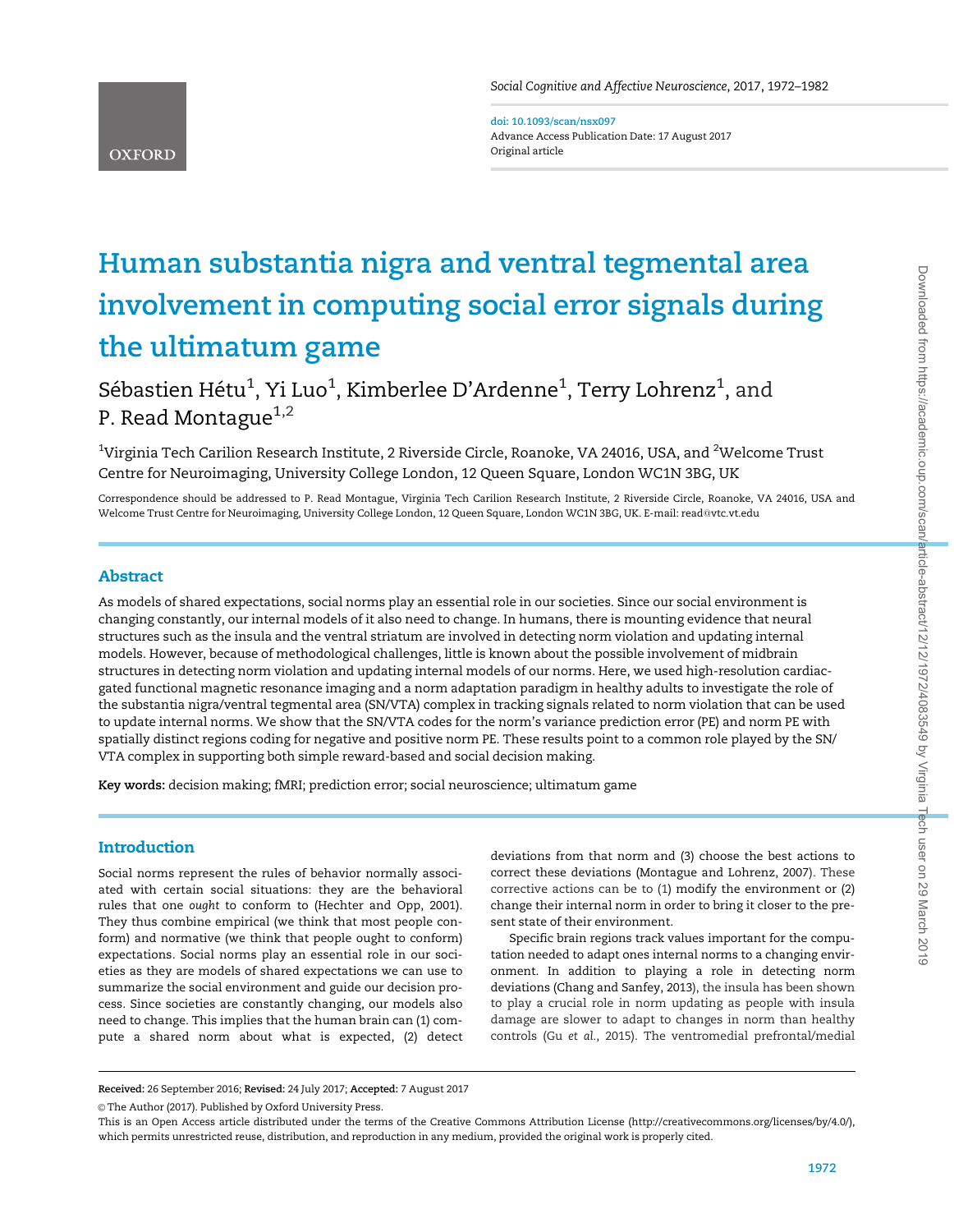orbitofrontal cortex (mOFC) and ventral striatum have also been shown to be implicated in norm adaptation by encoding differences between expected norms and new information about the state of the environment (Xiang et al.[, 2013](#page-10-0)). These differences/ deviations can be considered as norm prediction errors (PEs). Norm PE signals give the direction and an estimate of the amount by which we have to move our internal norm in order to adapt to the environment. Interestingly, positive norm PE and negative norm PE (respectively when the world is better or worse than we expected) seem to be, at least partially, computed in spatially distinct regions ([Xiang](#page-10-0) et al., 2013).

A large body of work has shown that the brain keeps track of the uncertainty about the values it computes (reviewed [in](#page-10-0) [Vilares and Kording, 2011](#page-10-0); [Bach and Dolan, 2012;](#page-9-0) [Ma and](#page-10-0) [Jazayeri, 2014\)](#page-10-0). Uncertainty is often operationalized by variance or risk measures which have been shown to be represented by the activity of dopaminergic regions ([Fiorillo](#page-9-0) et al., 2003; [Preuschoff](#page-10-0) et al., 2006) and the anterior insula [\(Preuschoff](#page-10-0) et al., [2008\)](#page-10-0). Furthermore, an error signal related to risk updating, the risk PE was shown to be tracked by the anterior insula [\(Preuschoff](#page-10-0) et al., 2008; [d'Acremont](#page-9-0) et al., 2009). The role of the anterior insula and ventral striatum in updating estimates about uncertainty has been extended to the social domain by Xiang et al. [\(2013\)](#page-10-0) who showed that the activity within these regions covaried with variance PE signal related to social norms.

In concept, norm and variance PEs are strikingly similar to reward PEs that play an important role in reinforcement learning [\(Montague](#page-10-0) et al., 1996; [Schultz](#page-10-0) et al., 1997) and both norm (Xiang et al.[, 2013](#page-10-0)) and reward (e.g. [McClure](#page-10-0) et al., 2003; [O'Doherty](#page-10-0) et al., 2003; Rolls et al.[, 2008](#page-10-0)) PE have been shown to be encoded in similar regions targeted by the dopamine system. Blood-oxygen-level dependent (BOLD) signals correlating with reward PEs have also been reported within the human midbrain's substantia nigra/ventral tegmental area (SN/VTA) complex [\(Dreher](#page-9-0) et al., 2006; [D'Ardenne](#page-9-0) et al., 2008, [2013\)](#page-9-0) which is rich in dopamine neurons. Importantly, studies that found signals related to reward PE in the SN/VTA have only used nonsocial tasks where the participants were not interacting with other individuals. There is evidence that computing information in a social context can be different than in a nonsocial context. Indeed, in social tasks involving monetary 'rewards' such as the ultimatum game (UG) and the prisoner's dilemma game (see [Camerer, 2003](#page-9-0) for details about these tasks), participants behave differently ([Rilling](#page-10-0) et al., 2004), and have specific physiological ([Van't Wout](#page-10-0) et al., 2006) and neural responses ([Rilling](#page-10-0) et al., 2004) if they think they are playing a human vs. a computer player. This suggests that human participants process/represent monetary 'rewards' differently when in a social context. To date no study has specifically looked at the role of the midbrain in social interactions and particularly if it is involved in social norm adaptation by computing PE or variance PE signals related to norm violations (but see [Klucharev](#page-9-0) et al., [2009](#page-9-0) for a study on social conformity which used an imaging approach not tailored for the midbrain). Indeed, functional magnetic resonance imaging (fMRI) of the human midbrain is complicated by methodological challenges (reviewed in [Beissner, 2015\)](#page-9-0) related to the small size of these structures [\(Eapen](#page-9-0) et al., 2011; [Lawson](#page-10-0) et al., 2013) and their proximity to important blood vessels which may affect imaging signals [\(Enzmann and Pelc, 1992](#page-9-0); Dagli et al.[, 1999\)](#page-9-0).

Here, we had healthy individuals play the role of a Responder in an UG task in which the offers were manipulated to induce changes in their expectations (norms). By recording their brain activity using high-resolution fMRI of the midbrain,

we were able to study the role of the SN/VTA in the computations underlying social norm adaptation.

### Materials and methods

#### Participants

Fifty participants (30 females) were recruited in the Roanoke (VA) region. The average age of the participants was 27.5  $(s.d. = 10.3;$  range 19-58). The study was approved by the Virginia Tech Institutional Review Board and written consent was given by all participants.

#### Task procedure

Participants completed a modified version of the UG. In the original UG, a Proposer gets a 20\$ initial endowment, decides on a split proportion to send to a Responder who in turn has to choose to accept or reject the proposed split. If the Responder accepts, each gets the proposed amount, if the Responder rejects both get 0\$. Participants were instructed that they would play the role of the Responder in 60 such exchanges and that they would play with a different randomly selected Proposer each time. Unknown to the participants, the offers they received were not from human Proposers but rather generated by a computer algorithm in order to condition/manipulate the Responder's expectations (norms). We used three offer distributions, each truncated Gaussians (1) high or "generous" offers $<sup>1</sup>$ </sup> (mean  $= 12\$ , s.d.  $= 1.5\$ ); (2) low or 'greedy' offers (mean  $= 4\$ s.d. = 1.5\$); (3) medium or 'fair<sup>'2</sup> offers (mean = 8\$, s.d. = 1.5\$). Participants were randomly assigned to one of two groups. For the first 30 trials, the low-to-medium group (L2M) received offers taken from the low offers distribution whereas the highto-medium group (H2M) received offers from the high offers distribution. In the last 30 trials, both groups received offers taken from the medium offers distribution creating a 'positive' contrast (i.e. expecting low offers but receiving medium offers) or a 'negative' (i.e. expecting high offers but receiving medium offers) contrast. We hypothesized that as in Xiang et al. [\(2013\)](#page-10-0) participants previously conditioned on high vs low offers experiencing a 'positive vs negative' contrast—would behave differently toward subsequent medium offers. Our choice of using a between subject design was driven by the fact that our paradigm is based on a conditioning effect. Hence, using a within subject design where participants would undergo both conditioning conditions would have potentially led to some 'contamination' of the second conditioning condition by the previous experience of high/low and medium offers.

- 1 Offers >50% (hyperfair) are rarer in the USA than unfair offers or equal splits [\(Henrich](#page-9-0) et al., 2006). However, they have been observed in various contexts (see the examples given in [Hennig-Schmidt](#page-9-0) et al., 2008). We also want to point out that the hyperfair offers used in this study were taken from a distribution with a mean of 12 (not far from 50/50) and an s.d. of 1.5. Therefore, very unlikely hyperfair offers (e.g. 16–17– 18–19\$) were very seldom presented. This was done in order to make our offers 'believable'. In fact, none of the participants mentioned after the task that they believed they were NOT playing with a human partner.
- 2 We propose that the use of the word fair to describe our distribution in the second half is more in line with our UG setup than equal as this distribution was not centered on 10\$ but rather 8\$. We decided to use a distribution with a mean lower than 10\$ because data have shown that Responders usually expect (what they think is fair) Proposers to give offers slightly lower than the 50–50 split ([Henrich](#page-9-0) et al., 2006) suggesting that fairness  $\neq$  equality (see also the paper by [Starmans](#page-10-0) et al., [2017](#page-10-0) on the differences between inequality and unfairness).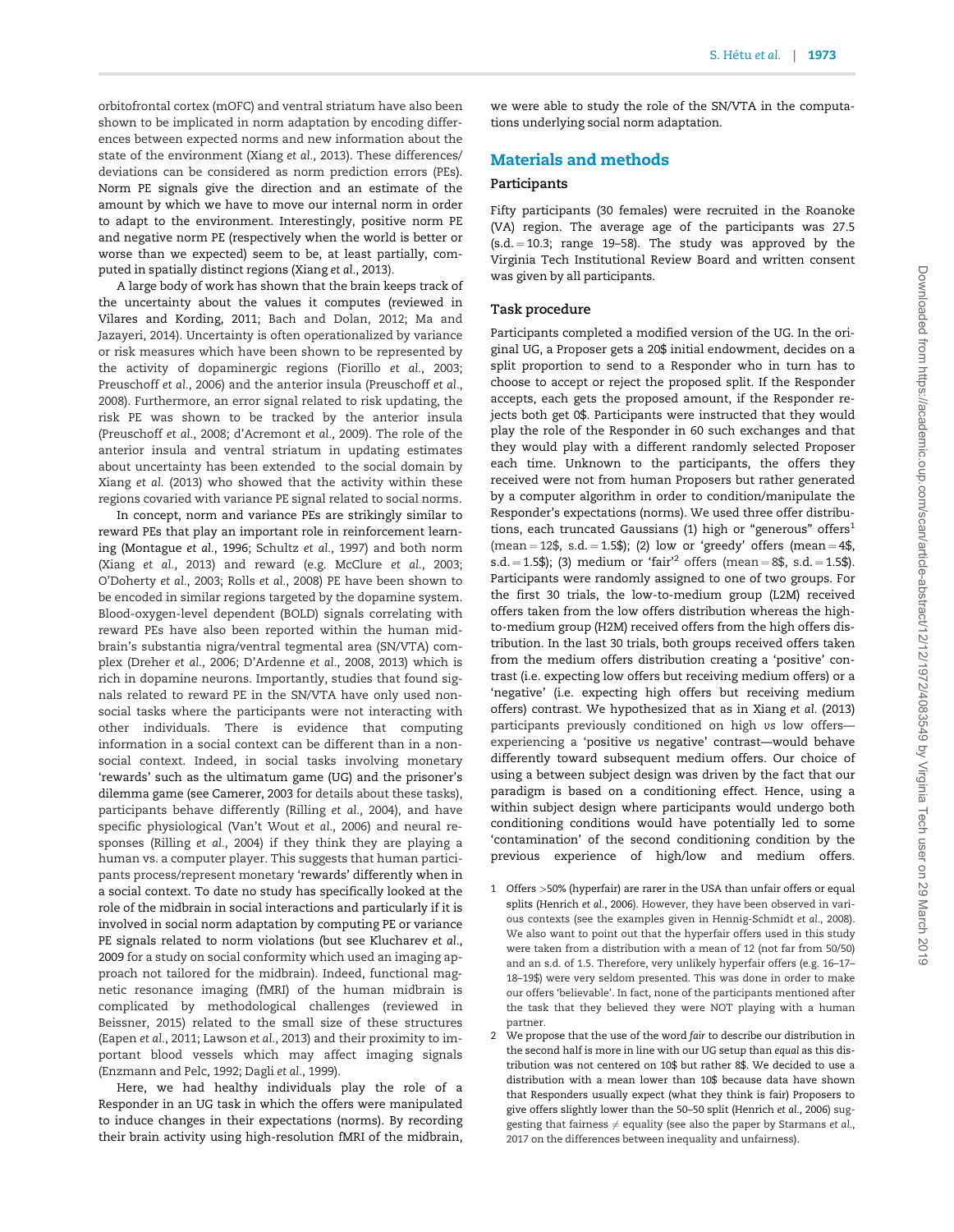Participants were informed to treat each exchange equally as their payment would be based on the outcome of two randomly selected trials. The mean performance-based payment was 13.97\$ (s.d.  $= 5.47$ \$) plus the base payment of 20\$/h. For each trial, a preparation screen indicating the pairing to a new Proposer, an offer screen where the offer split was shown, a response screen where the participants were prompted to indicate their response (accept–reject), and a blank screen indicating the end of the trial were sequentially shown (Figure 1). At the end of 60% of the trials (every three of five trials), an emotion rating screen was presented and participants were prompted to rate their feelings about the offers they received using emoticons ranging from sad to happy on a 1–9 scale (adapted from [Lang's \(1980\)](#page-9-0) selfassessment manikin). Visual display of the task was backprojected onto a computer screen which participants viewed using a mirror placed inside the scanner. Choices were indicated by pressing a button on a hand-held response box. Stimuli presentation and participants' behavioral responses collection were controlled by the NEMO software (Human Neuroimaging Laboratory, Virginia Tech Carilion Research Institute; [http://labs.](http://labs.vtc.vt.edu/hnl/software.html) [vtc.vt.edu/hnl/software.html](http://labs.vtc.vt.edu/hnl/software.html)).

#### Behavioral data analysis

Norm adaptation model. Based on data showing that healthy subjects have an internal representation of norms which can be modified when confronted to changes in their environment [\(Xiang](#page-10-0) et al., 2013; Gu et al.[, 2015](#page-9-0)) and that these norms can be used to guide choices [\(Chang and Sanfey, 2013](#page-9-0); [Sanfey](#page-10-0) et al., 2014), we assumed that the participants' behavior could be modeled by their aversion to splits that deviate from their internal norm (see Supplementary material for details). This aversion is controlled by two parameters [\(Fehr and Schmidt, 1999](#page-9-0); [Bicchieri, 2005\)](#page-9-0) that we estimated using their behaviors:  $\alpha$  or 'envy' which represents the

unwillingness of participants to accept offers that are lower than their internal norm and  $\beta$  or 'guilt' which represents their unwillingness to accept offers that are too good (i.e. higher than their internal norm). We made the assumption that participants were Bayesian observers who modified their internal norm based on the offers they received throughout the task (see Supplementary material for details). This model has previously been used to model behavior in a similar norm adaptation task [\(Xiang](#page-10-0) et al., [2013](#page-10-0)). Using this model we estimated, for each participant on each trial, values related to social norms updating [\(Figure 2\)](#page-3-0): the norm PE (difference between the offer and the participant's social norm;  $PE =$  offer-norm); the positive norm PE [difference between the offer and the participant's social norm when offers are bigger than the norm;  $posPE = max(offer - norm, 0)$ ], the negative norm PE [difference between the offer and the participant's social norm when offers are smaller than the norm;  $neqPE = min(offer-norm, 0)$ ]; and the norm's variance/uncertainty PE (the difference between the observed social norms' uncertainty and the participant's expectation about this uncertainty[—Preuschoff](#page-10-0) et al., 2008).

Norm adaptation behavioral analysis. As tested by the Kolmogorov–Smirnov test, the normality assumption of parametric tests was not met by our behavioral dataset (rejection rate and emotional rating). Therefore, we estimated the probability of observing a difference between our two experimental groups by using a bootstrapping method ([Mooney](#page-10-0) et al., 1993). Differences were considered significant if the probability of obtaining the actual t statistics was  $\langle 5\% \rangle$  (two-tailed) along the permutated (10 000 iterations) distribution of t statistics (see Supplementary material for details).

#### fMRI acquisition and preprocessing

Imaging was done using an approach tailored for the study of the SN/VTA complex [\(D'Ardenne](#page-9-0) et al., 2008) ([Figure 2\)](#page-3-0). Images



Fig. 1. Description of the norm adjustment task. (A) On each trial of the UG, a Proposer has to decide how to divide a 20\$ endowment between himself and a Responder. The Responder can then accept or reject this split: if he accepts, the Proposer and the Responder receive their share of the split; if he rejects, both the Proposer and the Responder receive nothing. In our version of the UG, the participants played the role of the Responder. (B) Gaussian distributions from which the offers were sampled. Unknown to the participants, the Proposers' offers were controlled by the experimenters. For the L2M, participants first received 30 offers sampled from an 'greedy' distribution (red; mean = 4\$, s.d. = 1.5\$) and then received 30 offers sampled from a 'fair' distribution (gray; mean = 8\$, s.d. = 1.5\$). For the H2M, participants first received 30 offers sampled from a 'generous' distribution (blue; mean = 12\$, s.d. = 1.5\$) and then received 30 offers sampled from a 'fair' distribution (gray). (C) Depiction of the task's timeline and visual display. Each trial began with the presentation of a new partner (4 s). Offers were displayed for 4 s and then participants were prompted to respond (self-paced). On 60% of the trials, participants had to rate their feelings toward the offer from 1 (sad face) to 9 (happy face) at a self-paced speed. Intertrial intervals were between 2 and 4 s. L2M: low-to-medium group; H2M: high-to-medium group.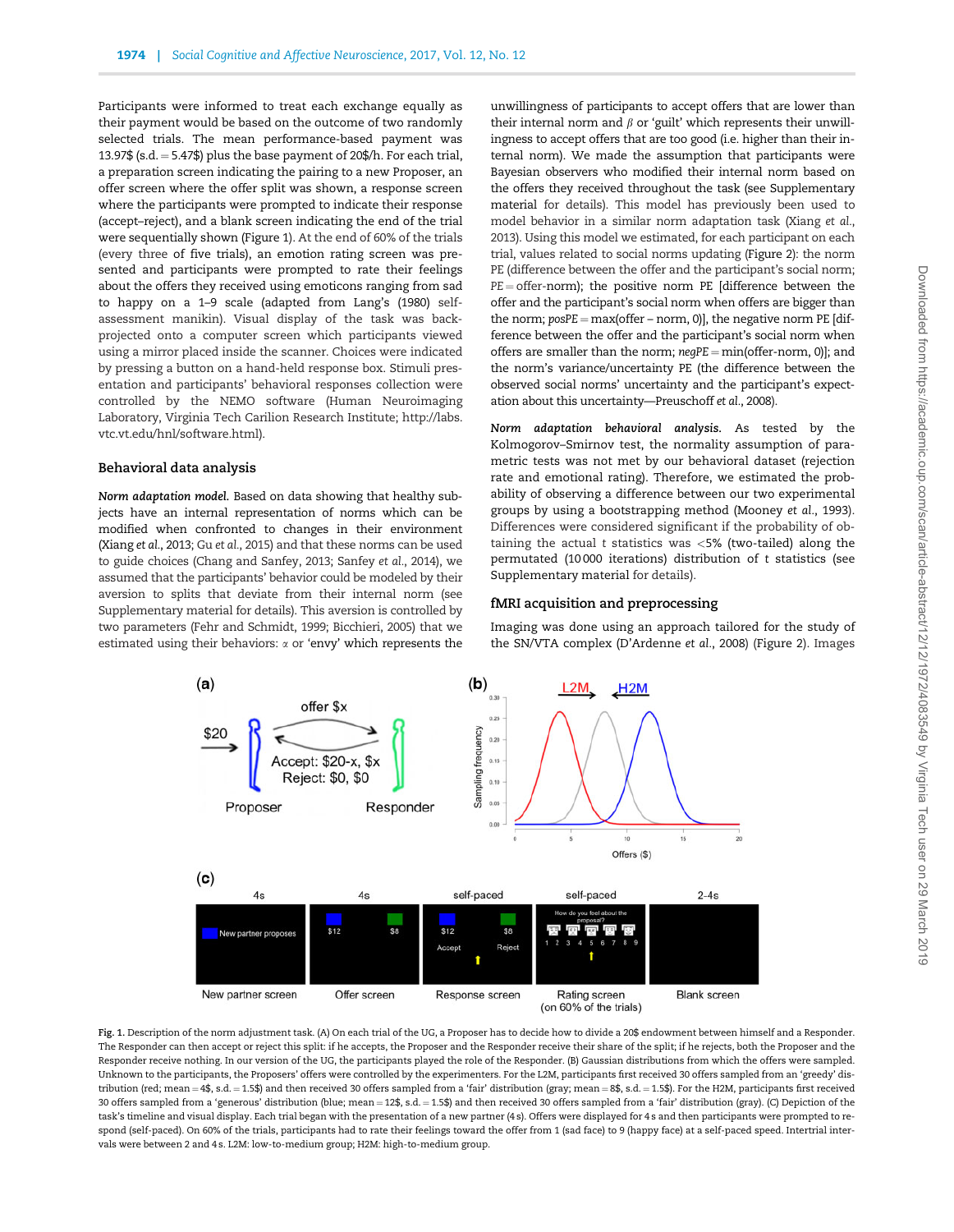<span id="page-3-0"></span>

Fig. 2. Imaging details. (A) Example of the axial slab placement overlaid over the mean T1 image. (B) Identification of the SN/VTA complex in a coronal (top) and axial (bottom) view. The SN/VTA was drawn using the mean proton density MR image. (C, D) We looked for brain correlates of the norm PE (C) and risk/variance PE (D) signals. Mean values for the low-to-medium (red) and high-to-medium (blue) groups are depicted as dots and the shaded area represents ± s.d. RN: red nucleus; SN: substantia nigra; VTA: ventral tegmental area; s.d.: standard deviation; L2M: low-to-medium group; H2M: high-to-medium group.

were acquired (see Supplementary material for details about acquisition and preprocessing) on a 3-Tesla TimTrio Siemens scanner at the Human Neuroimaging Laboratory-Virginia Tech Carilion Research Institute. High-resolution (0.5 $\times$ 0.5 $\times$ 1 mm) T1weighted structural images were acquired using an MP-RAGE pulse sequence and functional images were acquired using a high-resolution (1.5 $\times$  1.5 in plane $\times$ 1.9 mm) cardiac-gated echoplanar imaging sequence. To facilitate the localization of the SN and VTA, a proton-density weighted image was also acquired. The borders of SN and VTA were visually identified on the group's mean proton-density image. Using the AFNI's drawing tool, an SN/VTA region of interest (ROI) was drawn. The resulting ROI comprised of 658 voxels (Figure 2). Preprocessing and fMRI analyses including despiking, slice-timing and motion corrections, smoothing and normalization were performed with AFNI [\(Cox, 1996\)](#page-9-0).

After the preprocessing steps, 11 subjects were excluded from further analyses (2 because of acquisition problems, 6 had extensive head movements, 3 because of problems in the alignment step). This left 20 participants in the L2M group and 19 in the H2M group.

fMRI data analysis. General linear models (GLM) were specified for each subject. For all analyses, the design matrix included onsets of all visual stimuli (start screen, offer screen, response screen, emotion rating screen) and motor responses convolved with AFNI's gamma hemodynamic response function (event  $duration = 0$  s). The six motion parameters and a vector of the TR lengths (which is unique for each subject) were also included as covariates of non-interest. In order to assess if the brainstem was involved in the internal norm updating process, we looked for areas that showed changes in activity that track norm PE, positive PE (posPE), negative PE (negPE) or variance PE. We constructed two different design matrices: one with both norm PE and variance PE as parametric regressors (entered without orthogonalization), and one with posPE and negPE as parametric regressors (entered without orthogonalization). While the design of the task was optimized for looking for PE signals at the time of the offer reveal, during data collection, we also decided to look for these signals at the time of the response. This decision was prompted by the publication of results in rodents that showed that PE signals can also occur when the behavior/response is initiated (Syed et al.[, 2016\)](#page-10-0). Hence, we investigated the presence of PE signals related to social norms when participants saw the offers (at the offer screen) and when they were prompted to make their decision (at the response screen). Parametric regressors were convolved to these onsets in separate analyses. Regressors of interest were estimated at the subject level before being entered into second level random effect analyses. Significance thresholds at the cluster level were calculated using AFNI's 3dClustSim (post December 2015 version part of AFNI's 16.2.06 version). For whole-slab analyses (a mask of all voxels that were covered by the axial slab from at least 20 participants), we calculated that the minimum cluster size was 31 voxels for the cluster to be significant at  $P < 0.05$ with an alpha of 0.005 at the voxel level. When looking at the SN/VTA complex only, the minimum cluster size threshold was six voxels to be significant at P < 0.05 with an alpha of 0.005 at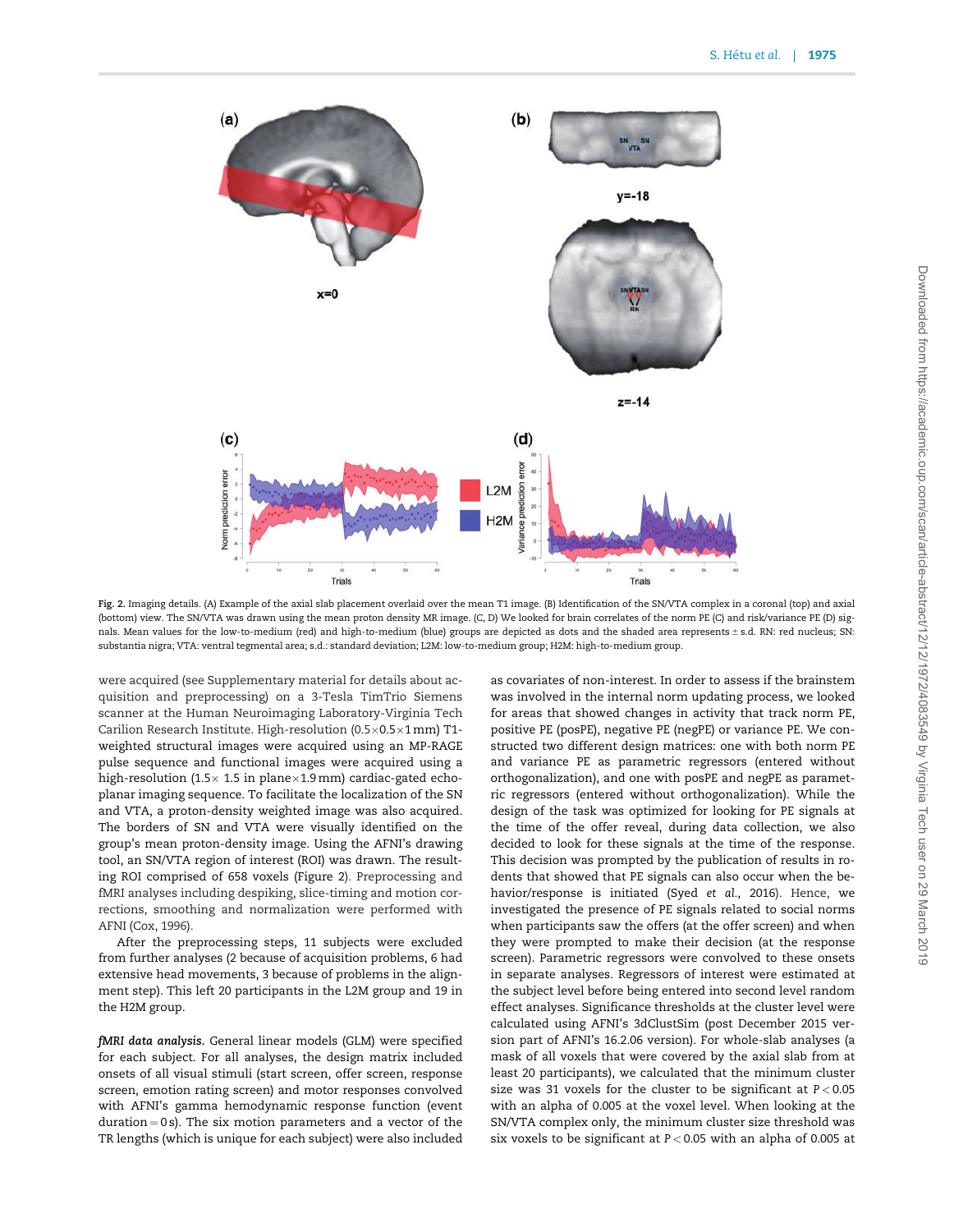the voxel level. We also performed exploratory region of interest analyses on the functionally active clusters found in the GLM analyses by looking at BOLD activity patterns and signal time courses (see Supplementary material for details).

#### Results

#### Behavioral results

We first tested for behavioral effects in our participants that would indicate a norm adaptation process. We hypothesized that as in Xiang et al. [\(2013\)](#page-10-0) participants previously conditioned on high vs low offers would behave differently toward subsequent medium offers. Consistent with our hypothesis, we found that, overall, participants in the H2M group were less happy (bootstrapping  $P < 0.05$ ) with and rejected more (bootstrapping P < 0.05) medium offers than the L2M group (when considering the median rejection rate and mean emotional rating for 'fair' offers between 6 and 10\$ for each participant) ([Figure 3\)](#page-5-0). An examination of the time course of the mean rejection rate throughout the task illustrates the norm adaptation process [\(Figure 3](#page-5-0) inset). We can see that during the conditioning part of the experiment, the L2M group mean rejection rate decreased with the succession of offers from the 'greedy' distribution, whereas the H2M group mean rejection rate increased with the succession of offers from the 'generous' distribution. Furthermore, for both groups, the mean rejection rate seemed to plateau at the end of the conditioning portion of the experiment (especially for the L2M group). This is the type of result we would expect if participants' internal norm gradually got close to the mean of their respective offer distribution, stabilizing their rejection rate (the decision of rejecting being governed in part by the comparison between their internal norm and the received offer). After the offer distribution changes to a medium or 'fair' value for both groups, we can see the adaptation process starting again. These results and observations are consistent with a norm adaptation process.

#### Modeling results

Summary statistics of the envy, guilt and temperature (see Supplementary material for details) estimates and the negative log-likelihoods of the fit of the individual choice data to our choice model outlined in the Supplementary material are presented in [Table 1](#page-5-0).

#### Imaging results

Having shown that participants' internal norm adapts to the received offers, we next sought to test if the brainstem was involved in processing information about social norms by looking for regions that would track norm PE, posPE, negPE or variance PE. We found a neural signature of these values in the SN/VTA and this signature was more apparent at the time when participants were prompted to respond than at the time of the offer reveal.

Results: time of the response screen. First, consider the analyses with parametric regressors time-locked to the time when participants were prompted to respond. Results from these analyses are presented in [Table 2](#page-6-0) and [Figures 4](#page-7-0) and [5](#page-7-0). We found no region tracking norm PE at the time of the response screen within the SN/VTA complex. However, we identified several clusters within the SN/VTA complex where the signal correlated with negPE and posPE. Although there was no spatial overlap between the clusters where BOLD signal correlated with negPE and posPE (see [Figure 4](#page-7-0)), directly comparing the relation

between BOLD signal and positive vs negative PE (i.e. negPE > posPE; posPE > negPE) revealed that only the clusters found in the posPE analysis showed the expected relation: a significantly stronger relation to posPE than negPE (see [Table 2](#page-6-0); Supplementary Table S2).

We also found several clusters coding for variance PE and in particular, clusters in bilateral anterior insula, and two clusters within the SN/VTA complex [\(Figure 5\)](#page-7-0). To further investigate the pattern of activity within the SN/VTA, we conducted exploratory ROI analyses. First, the relation between BOLD activity and norm PE seemed to display the expected 'U' shape [\(Preuschoff](#page-10-0) et al., 2008) within these clusters [\(Figure 5\)](#page-7-0). Second, looking at the variance PE time course we can see that the brain responses to variance PE show a low < medium < high pattern and that this pattern does not seem to be a delayed response (see Supplementary material and Supplementary Figure S1) to the offer screen although because of the task design (the response screen was always 4 s after the offer screen) their contributions cannot be independently estimated. The results from these control analyses support our findings that, when we are prompted to make a decision based (at least partially) on an internal social norm, the SN/VTA processes information related to the difference between our internal norm's variance and the variance we perceive in the environment.

Results: time of the offer reveal. Results for the analyses focusing on brain signals covarying with our regressors of interest when subject saw the offer split are presented in [Table 3](#page-8-0) and [Figure 6](#page-8-0). In brief, when looking at the time of the offer reveal, no region within the brainstem was found to track norm PE, negPE or posPE. We found a small cluster within the SN/VTA complex with signal positively correlating with variance PE. An exploratory ROI analysis revealed that BOLD activity within this cluster displayed what resembles a 'U' shape relation with norm PE values. This relation was however less clear than for the clusters found at the time of the response screen. Note that we also found a cluster within the anterior insula where BOLD activity positively correlated with the variance PE signal.

Importantly, the variance PE signal was selectively present in the SN/VTA when participants saw new offers (offer screen) and when they had to choose (response screen). Indeed, it was not found when participants were informed that they were paired to a new partner (the new partner screen) (see Supplementary material for details and Supplementary Table S1).

#### **Discussion**

Using a norm adaptation paradigm and an imaging approach tailored for the study of the midbrain, we show for the first time that the human SN/VTA complex is involved in social norm processing. Indeed, our results suggest that the dopamine system codes for positive PE, negative PE and variance PE signals during an UG. These signals are theoretically used to learn about social norms and guide our actions in the face of norm violation. By probing the brain responses at different phases of the decision making process, we were able to show that these learning signals are not just present when new information about norms is processed but are also present when decisions have to be made using this new information.

Participants that repeatedly received high offers from different Proposers rejected on average more and were less pleased with subsequent medium offers than participants that repeatedly received low offers from different Proposers. This result is consistent with a norm conditioning effect—changes in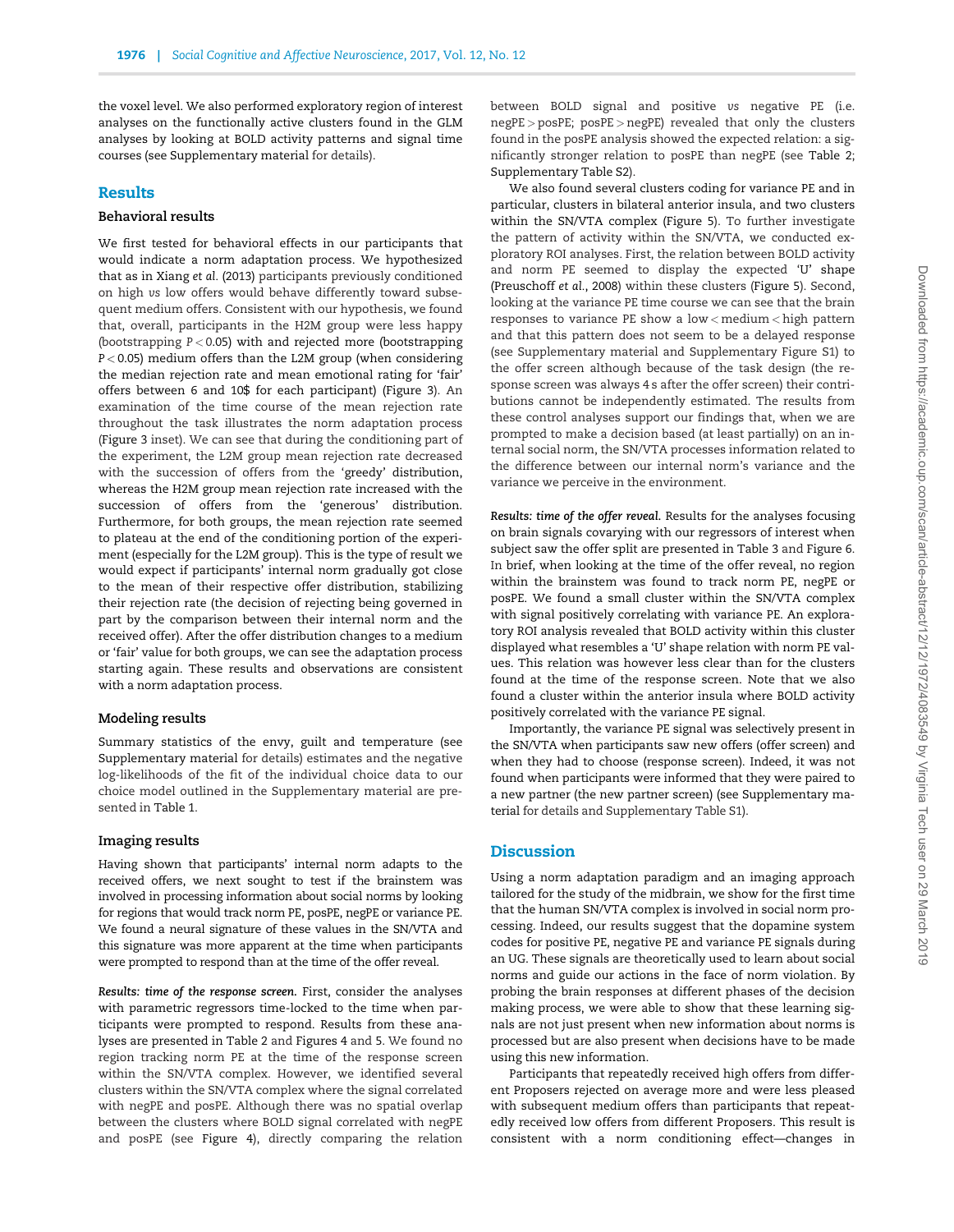<span id="page-5-0"></span>

Fig. 3. Behavioral effects of the norm adjustment task. Even if during the second half of the task the L2M (red) and H2M (blue) groups both received 'fair' offers, participants from the H2M group rejected significantly more and were significantly less happy about these 'fair' offers. The grey shaded area depicts the second half of the task from which the behavioral data were extracted. The blue and red shaded area represents±s.d. while error bars on the bar graphs represent SEM. There are no error bar for the rejection rate of the L2M group as all the participants in this group had a point estimate (median) rejection rate for 'fair' offers between 6\$ and 10\$=0%. Inset: Mean rejection rate for the low-to-medium (red) and high-to-medium (blue) groups. Individual rejection rates were calculated using a sliding window of 10 trials. The blue and red shaded area represents ± SEM. L2M: low-to-medium group; H2M: high-to-medium group; s.d.: standard deviation; SEM: standard error of the mean. \*bootstrapping P <0.05.

Table 1. Summary statistics from the behavioral modeling analysis

|                         | Mean | s.d. |
|-------------------------|------|------|
| Envy                    | 2.26 | 3.16 |
| Guilt                   | 0.34 | 0.44 |
| Temperature             | 1.61 | 2.43 |
| Negative log-likelihood | 7.62 | 9.21 |

The envy and guilt parameters are used to adjust (reduce) the subjective value of offers received by the participants with higher values meaning greater sensitivity. The envy parameter  $(0, 10)$  is an estimate of the participants' sensitivity to norm violations that are disadvantageous to them (i.e. negative norm PE). The guilt parameter  $(0, 1]$ ) is an estimate of the participants' sensitivity to norm violations that are advantageous to them (i.e. positive norm PE). The higher the temperature parameter is  $(0, 10]$ ), the more diffuse and variable the participant's choices are. Negative log-likelihood is a measure of the goodness-of-fit of the model and was calculated by comparing the model prediction (using the optimized parameters for each participant) to the actual participants' choices over all trials and then averaged over participants. The negative log-likelihood value for our Bayesian observer model was significantly smaller than the one from a model where choices were made at random (bootstrapping  $<$  0.001) and significantly smaller than a null distribution of negative log-likelihoods obtained from fitting a thousand times our Bayesian observer model to the participants actual responses but randomly shuffled (within participants) (bootstrapping <0.001).

normative expectations—and replicate data from a previous study which used a very similar UG task [\(Xiang](#page-10-0) et al., 2013). We also found very similar estimates for overall model fit, envy and guilt to the ones reported in Xiang et al. [\(2013\).](#page-10-0) These converging results strengthen the validity of this paradigm in studying norm adaptation and can be taken as evidence that humans can sample social information from their environment to update their internal norms and that these changes can impact their behaviors.

We were especially interested in investigating the potential role of the midbrain dopaminergic system in this norm updating and decision-making process. To do so, we looked for neural activity in the SN/VTA that covaried with norm violation signals: PE, positive PE, negative PE and variance PE. We found that the activity within the SN/VTA covaried with positive norm PE, negative norm PE and for variance PE, suggesting that the SN/ VTA plays a role in norm updating and in norm based decisionmaking.

As mentioned before, the PE signals related to our participants' social norm is similar in theory to the classical reward PE signals that have been shown to be represented within the SN/ VTA ([Dreher](#page-9-0) et al., 2006; [D'Ardenne](#page-9-0) et al., 2008; Pauli et al.[, 2015\)](#page-10-0). Therefore, a parsimonious interpretation of our findings is that the SN/VTA is involved in generalized value learning and value PE coding including during social situations. However, our behavioral results argue against the possibility that participants were only computing a signal related to 'values/rewards' per se (e.g. the distribution of rewards in a social context). Indeed, throughout our tasks, participants decided to reject offers which resulted in them getting 0\$. They therefore chose 0\$ over a possible non-negative reward which is contrary to the behavior of a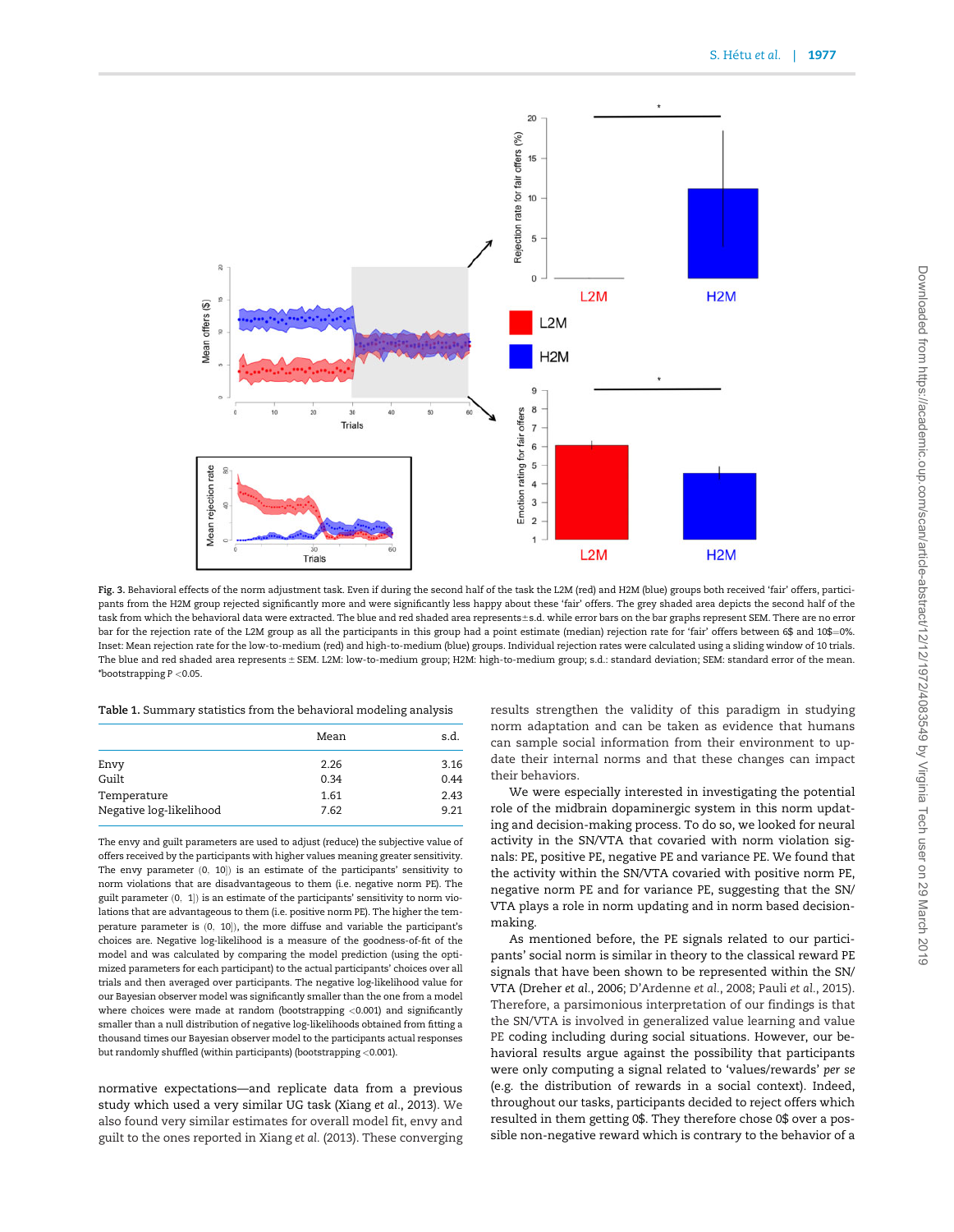<span id="page-6-0"></span>Table 2. Summary of the results for the parametric regressors at the time of the response screen

| Brain region                         | L/R          | Voxels | $Z-t$   | x              | y     | z              |
|--------------------------------------|--------------|--------|---------|----------------|-------|----------------|
| posPE-Whole-slab                     |              |        |         |                |       |                |
| Medial Frontal Gyrus                 | L            | 59     | 3.71    | $-9$           | 46    | 14             |
| <b>IFG</b>                           | T.           | 35     | 3.34    | $-50$          | 18    | $\mathbf{1}$   |
| Medial Frontal Gyrus                 | T.           | 33     | 2.89    | $-1$           | 46    | 25             |
| posPE-ROI                            |              |        |         |                |       |                |
| Midbrain-SN/VTA (VTA) <sup>a,b</sup> | L            | 11     | 3.88    | $-4$           | $-26$ | $-19$          |
| Midbrain-SN/VTA (VTA) <sup>b</sup>   | R            | 10     | 3.75    | 6              | $-17$ | -9             |
| negPE-Whole-slab                     |              |        |         |                |       |                |
| Insula/IF $G^a$                      | R            | 153    | $-2.93$ | 46             | 20    | $-5$           |
| Middle Frontal Gyrus                 | $\mathbb{R}$ | 50     | $-3.41$ | 31             | 61    | 10             |
| negPE-ROI                            |              |        |         |                |       |                |
| Midbrain-SN/VTA (VTA) <sup>a</sup>   | L.           | 13     | $-3.82$ | $-1$           | $-23$ | $-26$          |
| Midbrain-SN/VTA (VTA)                | R            | 13     | $-2.91$ | $\overline{4}$ | $-17$ | $-15$          |
| variance PE-Whole-slab               |              |        |         |                |       |                |
| Insula/IFG <sup>a</sup>              | R            | 276    | 2.91    | 42             | 19    | $-5$           |
| Middle Frontal Gyrus <sup>a</sup>    | L            | 174    | 2.95    | $-47$          | 50    | 6              |
| Cerebelum-Culmen <sup>a</sup>        | R            | 170    | 3.26    | 43             | 51    | $-30$          |
| ACC                                  | T.           | 137    | 3.52    | $-1$           | 42    | $\overline{4}$ |
| Cerebelum-Tuber                      | L            | 100    | 3.37    | $-43$          | $-69$ | $-28$          |
| Middle Frontal Gyrus                 | $\mathbb{R}$ | 95     | 3.97    | 43             | 51    | 10             |
| Insula/IFG                           | L            | 89     | 3.50    | $-29$          | 24    | $-3$           |
| Midbrain-SN/VTA (VTA) <sup>a</sup>   | L            | 79     | 3.20    | $-4$           | $-17$ | $-19$          |
| IFG <sup>a</sup>                     | R            | 75     | 3.39    | 43             | 37    | $-1$           |
| Fusiform Gyrus                       | $\mathbb{R}$ | 37     | 4.05    | 58             | $-48$ | $-17$          |
| Cerebelum-Tuber                      | R            | 36     | 3.70    | $-40$          | $-58$ | $-22$          |
| variance PE-ROI                      |              |        |         |                |       |                |
| SN/VTA (SN)                          | L            | 17     | 3.40    | $-6$           | $-13$ | $-15$          |
| SN/VTA (SN)                          | L            | 6      | 3.19    | $-7$           | $-21$ | $-15$          |

Clusters' peak voxel coordinates in brainstem normalized Talairach space and  $Z - t$  statistics for analyses done with regressors onsets locked to the response screen. t-values were transformed into Z-scores because the total number of participants that had data for specific voxels could change due to the use of individually defined acquisition slabs. Statistics were only calculated on voxels that had at least 20 participants. Whole-slab results survived FWE P < 0.05 corrected 31 voxels minimum cluster size (alpha of 0.005 at the voxel level). ROI results survived FWE P < 0.05 corrected 6 voxels minimum cluster size (alpha of 0.005 at the voxel level). L: left; R: right; ACC: anterior cingulate cortex; SN/VTA: substantia nigra/ventral tegmental area; IFG: inferior frontal gyrus; ROI: region of interest; posPE: positive norm prediction error; negPE: negative norm prediction error; variance PE: variance prediction error.

<sup>a</sup>Indicate that these clusters were also significant at the cluster  $P < 0.05$  with an alpha of 0.001 at the voxel level (minimum cluster size: 14 voxels for whole-slab; 3 voxels for ROI).

<sup>b</sup>Indicate that the cluster overlaps with some clusters found by the contrast posPE > negPE (see Supplementary material).

purely reward-seeking agent and more in line with a costly punishment behavior related to social norm enforcement ([Fehr and](#page-9-0) Gächter, 2002; Henrich et al., 2006; Boyd et al.[, 2010\)](#page-9-0). The behavior observed in our UG—rejection of non-negative rewards and even of offers that were higher than 10\$ (hyperfair)—also suggests that our participants really thought they were in a social context. Furthermore, the conditioning effect we observed where the rejection pattern of participants adapted to the changes in the offer distribution cannot be explained by a purely reward learning process: changes in rejection rate are better explained by changes in the normative expectations of participants—what they think the Proposer ought to propose [\(Bicchieri, 2016](#page-9-0)). In other words, their behavior suggests that they considered the experienced offer distributions as normative—not as a purely descriptive reward distribution and therefore updated their own internal social norm

accordingly. This being said, since we did not use a non-social control condition, our paradigm does not allow us to study if and how our norm PE signals are different/similar from/to reward PEs or to formally test if these signals would be present if the participants played with a non-human partner. Nevertheless, our novel results showing that the SN/VTA is involved in detecting social norm deviations and in updating social norms importantly extend the role of the midbrain dopamine system from 'simple' reward-based decision-making to social decisionmaking.

Data from animal [\(Fiorillo](#page-9-0) et al., 2003) and human ([Dreher](#page-9-0) et al.[, 2006;](#page-9-0) [Preuschoff](#page-10-0) et al., 2006) studies have shown that activity in the SN/VTA varies as a function of uncertainty/risk but no study has specifically looked at its potential role in the updating/learning of this estimate. We present evidence that the SN/ VTA is implicated in the computing of error signals used to update our estimate of the uncertainty about our internal norm. Indeed, clusters within the SN/VTA covaried with the trial-bytrial value of the variance PE signal. In addition, we found that the BOLD activity within these clusters displayed the expected 'U' shape in relation to the norm PE values. Coding for risk/variance PE has been shown previously to be supported by the insula [\(Preuschoff](#page-10-0) et al., 2008; [d'Acremont](#page-9-0) et al., 2009; [Xiang](#page-10-0) et al., [2013\)](#page-10-0), a result confirmed by our own data.

Interestingly, we found that the SN/VTA and insula coded for the variance PE at the time when participants were prompted to choose between accepting and rejecting the offers (response screen) in addition to the offer reveal time. A variance PE signal at the time of the offer split was expected as it is the first moment when expectations about norms' variance can be compared to new information. The origin and function of variance PE signal at the time of the response screen is less clear since previous studies on uncertainty PE have not looked at this time point [\(Preuschoff](#page-10-0) et al., 2008; [d'Acremont](#page-9-0) et al., 2009; [Xiang](#page-10-0) et al.[, 2013\)](#page-10-0). Nevertheless, it is unlikely that these signals are only an artifact of our task structure. First, we showed that in addition to varying linearly with the value of the variance PE, the signal within two out of three SN/VTA clusters identified at the time of the response screen displayed the hypothesized 'U' shape ([Preuschoff](#page-10-0) et al., 2008) with the norm PE values. Second, previous work has shown that the risk PE signal (within the insula in this case) is fast and brief [\(Preuschoff](#page-10-0) et al., 2008) suggesting that differences in BOLD activity between high, medium and low signals should be apparent soon after the onset of the event. Looking at the BOLD time course analysis (from which the motor behavior time series was regressed out), we can see that the signal starts to clearly separate at the time of the response screen, not the time of the offer split. This suggests that the deflection we observed in the BOLD signal at the time of the response is not a delayed response to the offer split revelation. Third, while the variance PE responses was present at the offer and response screen times, it was absent at the start of the next trial. These results suggest that the BOLD signal we measured is changing in relation to the variance PE value on a trial-to-trial basis and probably plays a role in norm learning and decisionmaking. To get a clearer picture of the role of the variance PE at the time of the decision, future work will need to systematically assess how this signal is created and used by the brain and investigate the role of the insula and the SN/VTA at different times in the decision-making process.

Our results suggest that the SN/VTA does not process norm PE as a continuum but rather separately tracks positive and negative PE. Indeed, we found no region in the midbrain with activity linearly varying with norm PE when modeled as a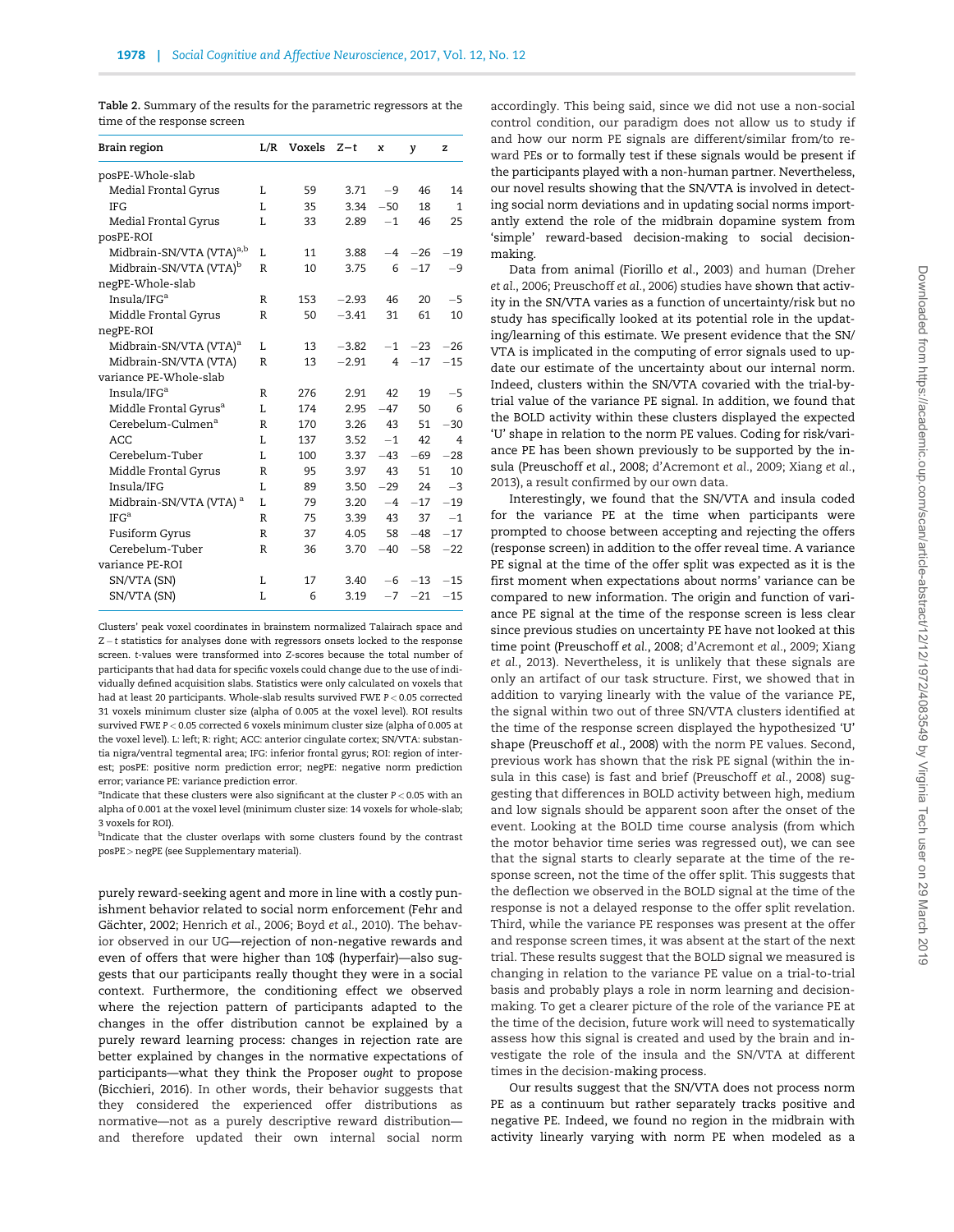<span id="page-7-0"></span>

Fig. 4. Brain activity correlating with the norm PE signal at the time of the response. (A, B) We separately looked at the brain activity correlating with the positive (A) and negative (B) components of the norm PE. The identified SN/VTA clusters are displayed on the mean proton-density image. (C) We compared the maps from the positive and negative norm PEs analyses using the approach presented in [Nichols](#page-10-0) et al. (2005) and found no overlap. Note that no voxel in the figure shows a conjunction (green color). The SN/VTA cluster is displayed on the mean proton-density image. The SN (light grey) and VTA (dark grey) are outlined based on the [Murty](#page-10-0) et al. [\(2014\)](#page-10-0) atlas. Images were thresholded at P <0.005 uncorrected for display purposes. t-values were transformed into Z-scores because the total number of participants that had data for specific voxels could change due to the use of individually defined acquisition slabs. Statistics were only calculated on voxels that had at least 20 participants. SN/VTA: substantia nigra/ventral tegmental area.



Fig. 5. Brain activity correlating with the variance PE signal at the time of the response. We found three clusters within the SN/VTA which BOLD signal correlated with the value of the variance PE. Using these clusters as ROIs, we extracted the mean beta values for different binned-values of norm PEs (in \$). Right plots show the 'U' shape relationship between brain activity expressed as beta values and the values of the norm PE for top: cluster  $(-4 - 17 - 19)$ ; for bottom most rostral cluster  $(-6 - 13)$ -15). For the bottom most caudal cluster at (-7 -21 -15), the relation did not display the 'U' shape relationship. Error bars represent SEM. The SN/VTA clusters are displayed on the mean proton-density image. The SN (light grey) and VTA (dark grey) are outlined based on the [Murty](#page-10-0) et al. (2014) atlas. Images were thresholded at P <0.005 uncorrected for display purposes. t-values were transformed into Z-scores because the total number of participants that had data for specific voxels could change due to the use of individually defined acquisition slabs. Statistics were only calculated on voxels that had at least 20 participants. SN/VTA: substantia nigra/ ventral tegmental area; norm PE: norm prediction error; SEM: standard error of the mean.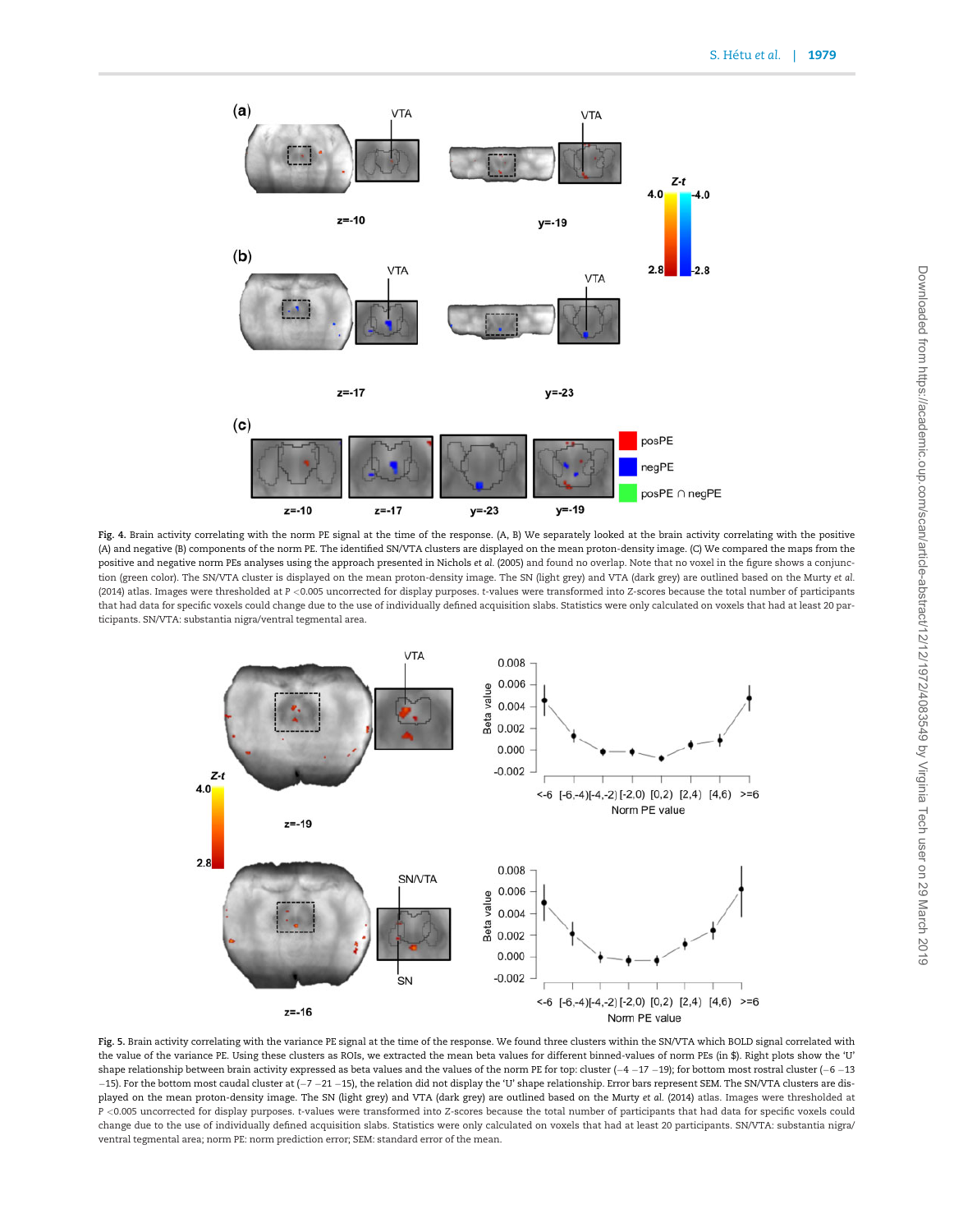<span id="page-8-0"></span>continuum. However, when considering positive and negative norm PE as separate signals we identified spatially distinct regions of the SN/VTA coding for each signal. Furthermore, the fact that we found a negative correlation between the BOLD signal and the negative norm PE (i.e. increased activity with increasing absolute negative values) suggests that the SN/VTA treats similarly positive and negative norm PE: the larger the deviation from the norm, the greater the increase in BOLD activity. Xiang et al. [\(2013\)](#page-10-0) who used a very similar task, also found separate processing for positive and negative norm PE in the striatum which has important bidirectional connections with SN/ VTA [\(Yetnikoff](#page-10-0) et al., 2014), suggesting that signaling for norm deviation is similar in various parts of the dopamine system. Interestingly, Xiang et al. [\(2013\)](#page-10-0) responses were at the time of the offer split (they only tested this time point) whereas we only found positive and negative norm PE signal in the SN/VTA at the response screen. The striatum is an important projection target for midbrain dopamine neurons (Björklund and Dunnett, [2007\)](#page-9-0) and one could have expected that the activity seen in the striatum at the time of the offer split would originate from the

Table 3. Summary of the results for the parametric regressors at the time of the offer screen

| Brain region           | L/R | Voxels | $Z-t$   | $\boldsymbol{\mathsf{x}}$ | ν     | z     |
|------------------------|-----|--------|---------|---------------------------|-------|-------|
| negPE-Whole-slab       |     |        |         |                           |       |       |
| Insula/IFG             | R   | 24     | $-3.21$ | 34                        | 18    | $-7$  |
| variance PE-Whole-slab |     |        |         |                           |       |       |
| Insula <sup>a</sup>    | R   | 93     | 3.07    | 34                        | 18    | $-7$  |
| variance PE-ROI        |     |        |         |                           |       |       |
| SN/VTA (VTA)           |     | 10     | 3.29    | $-2$                      | $-13$ | $-22$ |
|                        |     |        |         |                           |       |       |

Clusters' peak voxel coordinates in brainstem normalized Talairach space and Z-t statistics for analyses done with regressors onsets locked to the offer screen. t-values were transformed into Z-scores because the total number of participants that had data for specific voxels could change due to the use of individually defined acquisition slabs. Statistics were only calculated on voxels that had at least 20 participants. Whole-slab results survived FWE P < 0.05 corrected 31 voxels minimum cluster size (alpha of 0.005 at the voxel level). ROI results survived FWE P < 0.05 corrected six voxels minimum cluster size (alpha of 0.005 at the voxel level). L: left; R: right; IFG: inferior frontal gyrus; SN/VTA: substantia nigra/ventral tegmental area; ROI: region of interest; negPE: negative norm prediction error; variance PE: variance prediction error.

<sup>a</sup>Indicate that these clusters were also significant at the cluster  $P < 0.05$  with an alpha of 0.001 at the voxel level (minimum cluster size: 14 voxels for whole-slab; 3 voxels for ROI).

SN/VTA. Alternatively, it is possible that the information about norm PE received by the ventral striatum originates from regions such as the mOFC or the anterior insula that were also shown to code for positive and negative norm PE ([Xiang](#page-10-0) et al., [2013\)](#page-10-0). In turn, since the striatum also sends projections to the midbrain dopamine neurons ([Yetnikoff](#page-10-0) et al., 2014), it is possible that the activity we found in the SN/VTA at the time of the response screen comes from information conveyed by the ventral striatum. But since our imaging procedure precluded us from acquiring data from the striatum, we could not check for possible activation in the striatum at the time of the response screen.

In several models of choice behavior in the UG [\(Fehr and](#page-9-0) [Schmidt, 1999; Bicchieri, 2005](#page-9-0)), the computation of the values assigned to each option (accept/reject) includes the difference between the expected value and the actual offer, and thus takes into account a form of PE. Therefore, the negative and positive PE signals we observed in the SN/VTA at the time of the response screen may be indicative of the computation of choice values used during the decision process. Interestingly, a recent study in rodents has suggested that when actions have to be inhibited (delayed) before the reward is received such as in a No-Go condition, reward PE can be observed when the animals initiate the action to get the reward, well after the reward cue has been seen (when we would expect the reward PE signal to arise) (Syed et al.[, 2016\)](#page-10-0). This could explain why we observed the norm PE error (and the variance PE) signals at the response time as our participants had to initiate their actions (i.e. response) 4 s after the cue (i.e. offer reveal). Importantly, these hypotheses are tentative and future studies will be needed to uncover the functional role of these signals at the time when a response to a decision has to be made.

Our finding of spatially distinct regions coding for positive and negative norm PE within the SN/VTA is of significance for several reasons. First, if there is strong evidence that the SN/ VTA encodes positive/appetitive signals ([Dreher](#page-9-0) et al., 2006; [D'Ardenne](#page-9-0) et al., 2008), its role in processing aversive stimuli remain a source of debate ([Fiorillo, 2013;](#page-9-0) [Proulx](#page-10-0) et al., 2014) with data mainly coming from rodents or non-human primates studies. Recent human studies have however offered evidence that the SN and VTA are active during the processing of cues predicting aversive or negative sensory stimuli (electric shocks; [Hennigan](#page-9-0) et al., 2015) and that appetitive as well as aversive PE in the gustatory domain are represented in distinct regions of the SN/VTA complex (Pauli et al.[, 2015](#page-10-0)). Our results thus add to



Fig. 6. Brain activity correlating with the variance PE signal at the time of the offer. We found one cluster within the SN/VTA which BOLD signal correlated with the value of the variance PE. Using this cluster as a ROI we extracted the mean beta values for different binned-values of norm PEs (in \$). Right plots show the relationship between brain activity expressed as beta values and the values of the norm PE. Error bars represent SEM. The SN/VTA cluster is displayed on the mean proton-density image. The SN (light grey) and VTA (dark grey) are outlined based on the [Murty](#page-10-0) et al. (2014) atlas. Images were thresholded at P <0.005 uncorrected for display purposes. t-values were transformed into Z-scores because the total number of participants that had data for specific voxels could change due to the use of individually defined acquisition slabs. Statistics were only calculated on voxels that had at least 20 participants. SN/VTA: substantia nigra/ventral tegmental area; norm PE: norm PE SEM: standard error of the mean.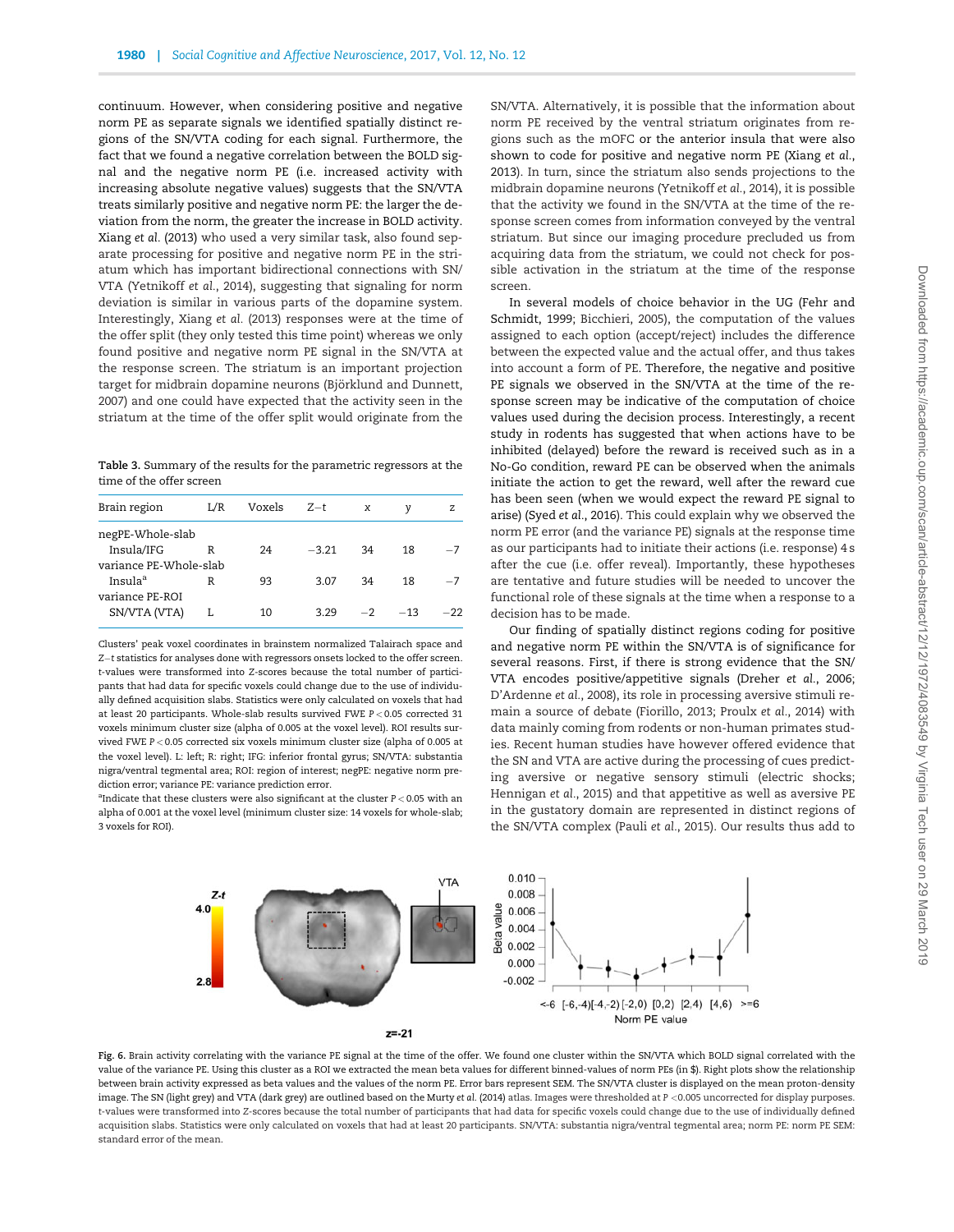<span id="page-9-0"></span>the view that this structure is involved in the processing of both positive and negative stimuli and extend this role into the social norm domain. It is important to point out that the only clusters that showed a significantly stronger relation between BOLD activity and posPE vs negPE were the ones that were tracking posPE. This may suggest that the functional specificity of the cluster we identified as tracking negPE (i.e. ONLY coding for negPE) is lower than the one for the clusters coding for posPE. Second, and more generally, while the SN/VTA's role in learning in the monetary and gustatory domains is well known (Dreher et al., 2006; D'Ardenne et al., 2008, 2013; Pauli et al.[, 2015](#page-10-0)), by finding that it tracks positive and negative (and variance) PE in a task where participants update their norm, we show that the SN/VTA is also involved in social-norms-based learning and decision-making.

## **Conclusions**

Our results show that that the SN/VTA encodes PE signals related to social norms and their uncertainty when individuals receive new information about their social environment and when they are prompted to make a decision based on this new information. This suggests that midbrain dopamine neurons are not only part of the network that enables us to track and update social norms, detect deviations from these norms, but are also involved with how we respond to such deviations.

# Supplementary data

Supplementary data are available at SCAN online.

## Acknowledgements

Sebastien Hetu is now at Université de Montréal. Yi Luo is now at Beijing Normal University. Kimberlee D'Ardenne is now at Arizona State University. We thank Alec Solway and Iris Vilares for their helpful comments on previous versions of the manuscript.

# Funding

This study was supported by a National Institute on Drug Abuse (NIDA) grant R01 DA11723, a National Institute of Mental Health (NIMH) grant 5R01MH085496-09. P.R.M. is supported by a Principal Research Fellowship from The Wellcome Trust. S.H. is supported by Fellowships from the Fonds de Recherche Santé (FRQS) and Canadian Institute of Health Research (CIHR).

Conflict of interest. None declared.

## **References**

- Bach, D.R., Dolan, R.J. (2012). Knowing how much you don't know: a neural organization of uncertainty estimates. Nature Reviews Neuroscience 13(9), 572–86.
- Beissner, F. (2015). Functional MRI of the brainstem: common problems and their solutions. Clinical Neuroradiology 25(2), 251–7.
- Bicchieri, C. (2005) The Grammar of Society: The Nature and Dynamics of Social Norms. Cambridge, MA: Cambridge University Press.
- Bicchieri, C. (2016) Norms in the Wild: How to Diagnose, Measure, and Change Social Norms. Oxford: Oxford University Press.
- Björklund, A., Dunnett, S.B. (2007). Dopamine neuron systems in the brain: an update. Trends in Neurosciences 30(5), 194–202.
- Boyd, R., Gintis, H., Bowles, S. (2010). Coordinated punishment of defectors sustains cooperation and can proliferate when rare. Science 328(5978), 617–20.
- Camerer, C. (2003) Behavioral Game Theory: Experiments in Strategic Interaction. Princeton , NJ: Princeton University Press.
- Chang, L.J., Sanfey, A.G. (2013). Great expectations: neural computations underlying the use of social norms in decision-making. Social Cognitive and Affective Neuroscience 8(3), 277–84.
- Cox, R.W. (1996). AFNI: software for analysis and visualization of functional magnetic resonance neuroimages. Computers and Biomedical Research 29(3), 162–73.
- d'Acremont, M., Lu, Z.-L., Li, X., Van der Linden, M., Bechara, A. (2009). Neural correlates of risk prediction error during reinforcement learning in humans. NeuroImage 47(4), 1929–39.
- D'Ardenne, K., McClure, S.M., Nystrom, L.E., Cohen, J.D. (2008). BOLD responses reflecting dopaminergic signals in the human ventral tegmental area. Science 319(5867), 1264–7.
- D'Ardenne, K., Lohrenz, T., Bartley, K., Montague, P.R. (2013). Computational heterogeneity in the human mesencephalic dopamine system. Cognitive, Affective, and Behavioral Neuroscience 13(4), 747–56.
- Dagli, M.S., Ingeholm, J.E., Haxby, J.V. (1999). Localization of cardiac-induced signal change in fMRI. NeuroImage 9(4), 407–15.
- Dreher, J.-C., Kohn, P., Berman, K.F. (2006). Neural coding of distinct statistical properties of reward information in humans. Cerebral Cortex 16(4), 561–73.
- Eapen, M., Zald, D.H., Gatenby, J.C., Ding, Z., Gore, J.C. (2011). Using high-resolution MR imaging at 7T to evaluate the anatomy of the midbrain dopaminergic system. American Journal of Neuroradiology 32(4), 688–94.
- Enzmann, D.R., Pelc, N.J. (1992). Brain motion: measurement with phase-contrast MR imaging. Radiology 185(3), 653–60.
- Fehr, E., Gächter, S. (2002). Altruistic punishment in humans. Nature 415(6868), 137–40.
- Fehr, E., Schmidt, K.M. (1999). A theory of fairness, competition, and cooperation. The Quarterly Journal of Economics 114(3), 817–68.
- Fiorillo, C.D. (2013). Two dimensions of value: dopamine neurons represent reward but not aversiveness. Science 341(6145), 546–9.
- Fiorillo, C.D., Tobler, P.N., Schultz, W. (2003). Discrete coding of reward probability and uncertainty by dopamine neurons. Science 299(5614), 1898–902.
- Gu, X., Wang, X., Hula, A., et al. (2015). Necessary, yet dissociable contributions of the insular and ventromedial prefrontal cortices to norm adaptation: computational and lesion evidence in humans. The Journal of Neuroscience 35(2), 467–73.
- Hennig-Schmidt, H., Li, Z.-Y., Yang, C. (2008). Why people reject advantageous offers—non-monotonic strategies in ultimatum bargaining: evaluating a video experiment run in PR China. Journal of Economic Behavior & Organization 65(2), 373–84.
- Hechter, M., Opp, K.D. (2001) Social norms. New York: Russell Sage Foundation.
- Hennigan, K., D'Ardenne, K., McClure, S.M. (2015). Distinct midbrain and habenula pathways are involved in processing aversive events in humans. The Journal of Neuroscience 35(1), 198–208.
- Henrich, J., McElreath, R., Barr, A., et al. (2006). Costly punishment across human societies. Science 312(5781), 1767–70.
- Klucharev, V., Hytönen, K., Rijpkema, M., Smidts, A., Fernández, G. (2009). Reinforcement learning signal predicts social conformity. Neuron 61(1), 140–51.
- Lang, P. (1980) Behavioral treatment and bio-behavioral assessment: computer applications. In: Sidowski, J.B., Johnson, J.H.,